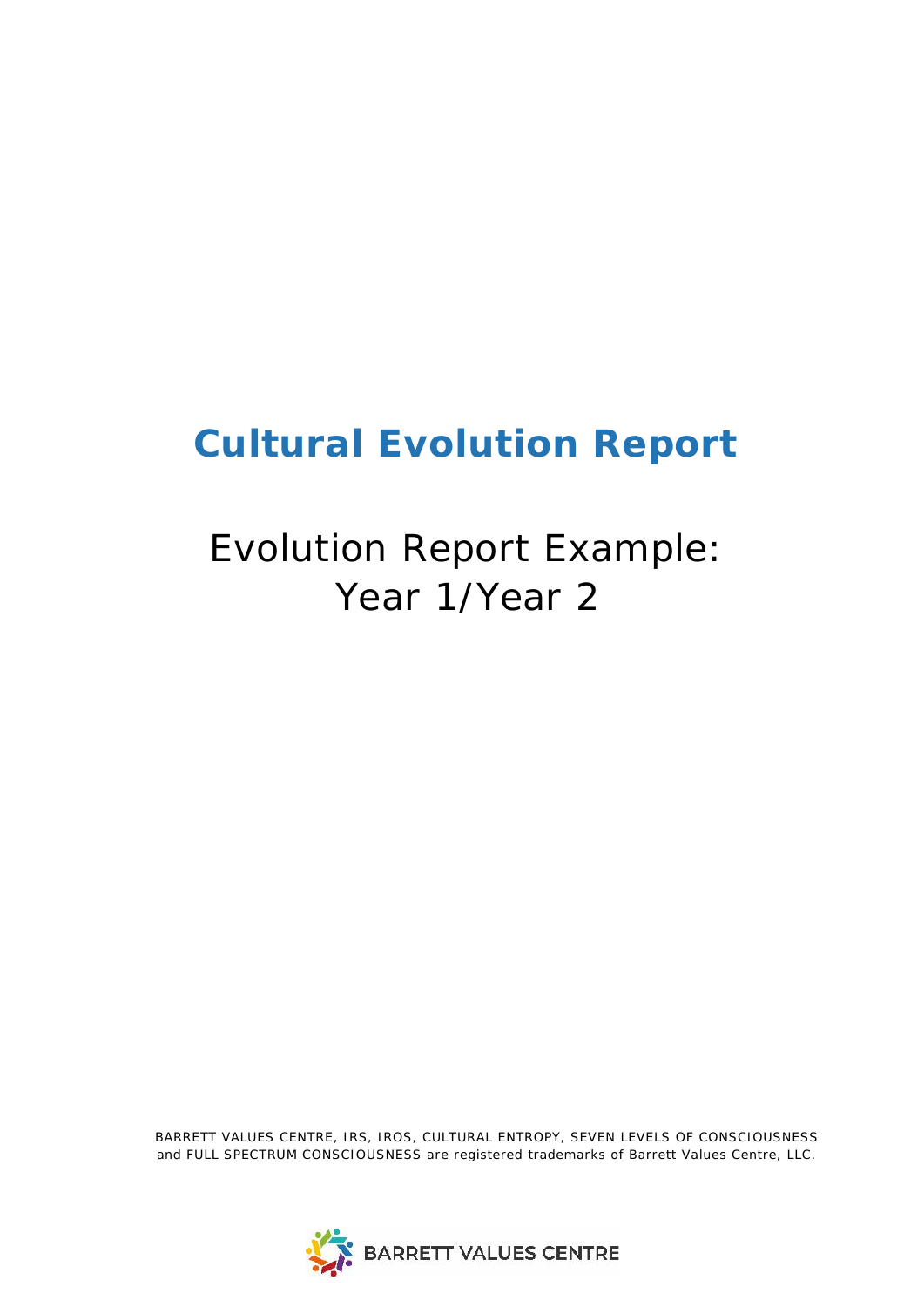# **TABLE OF CONTENTS**

| <b>Executive Summary and Recommendations</b> |    |
|----------------------------------------------|----|
| Section 1: Current Culture Values            | 6  |
| Section 2: Desired Culture Values            |    |
| Section 3: Current Culture Indices           | 8  |
| Section 4: Desired Culture Indices           | 11 |
| Section 5: Personal Values                   | 15 |

To build a high performing, values-driven organisation that engenders high levels of employee engagement requires leadership commitment and an ongoing process of values management that becomes deeply engrained into the ethos of the organisation. Having begun this journey, it is helpful to take stock of progress and determine next steps.

This Cultural Evolution Report provides you with an overview of positive progress that has been made, new or ongoing concerns, and priorities deemed to help the business move forward. This overview provides the means to evaluate whether changes are working well and which areas may need more attention. Key performance indicators, such as values alignment and the Cultural Entropy score, help you measure the success of change initiatives and monitor progress and needs, from one time period to the next.

# Additional recommended reading:

- [The Values Driven Organization](http://www.valuescentre.com/resources/books/values-driven-organization)
- [The Metrics of Human Consciousness](http://www.valuescentre.com/resources/books/metrics-human-consciousness)

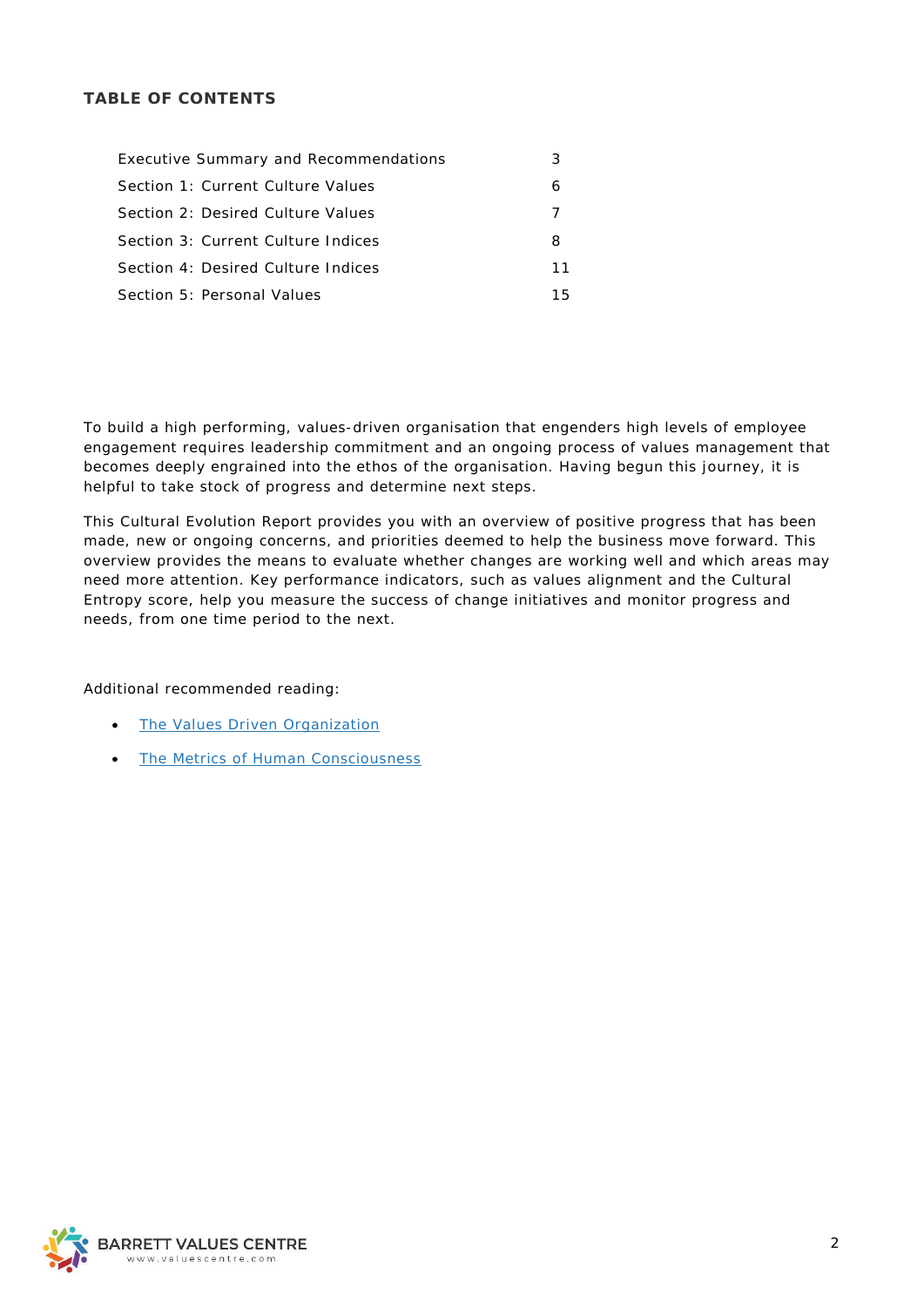# <span id="page-2-0"></span>**EXECUTIVE SUMMARY AND RECOMMENDATIONS**

*The following pages provide a quick, high level synopsis of the findings contained later in this report.*

## **What positive changes are apparent now? -** *Reference new Current Culture Values.*

- The value 'continuous improvement' which was previously a request which was unmet, is now a top value in the Current Culture of the organisation and illustrates that greater emphasis is placed on developing better ways of working
- There is now also a new focus on setting and meeting business objectives

#### *Cultural Entropy Score*

The Cultural Entropy Score decreased by 5% over the time period indicating improvement in the culture that people experience now, compared to before. However, this Cultural Entropy score reflects significant issues requiring cultural and structural transformation and leadership coaching.

It is important to reduce the Cultural Entropy score to improve performance.

## **What concerns are being raised?** - *Reference Cultural Entropy Table.*

#### *Ongoing concerns*

- While most potentially limiting values reduced in emphasis, there are still concerns around cross group cooperation, with contradictory and unclear messaging
- Rigid and restrictive working practices, and spending controls, hamper staff members' efforts
- There remains a sense of ego from some people and a tendency to find fault with others
- People still have concerns about their ongoing employment prospects

#### *Newly emerging concerns*

• People now experience some greater lack of clarity than in Year 1

#### **What is wanted for the future of the organisation? -** *Reference top Desired Culture Values.*

#### *Ongoing requests*

- People continue to recognise the importance of group efforts where employees work to fulfil their obligations and meet the needs of customers
- They want to see the organisation inspire dedication and they seek assurances that their employment prospects are good
- It remains important to this group that leaders provide good guidance and encourage truthful exchanges
- Staff members still want to focus on moving forward in their roles and wish to further develop existing systems and processes

#### *Newly emerging requests*

- This group is now asking to create an environment where people are open and accessible to one another
- With the reduction in the problems around 'information withholding', the call for more 'information sharing' is no longer a key request

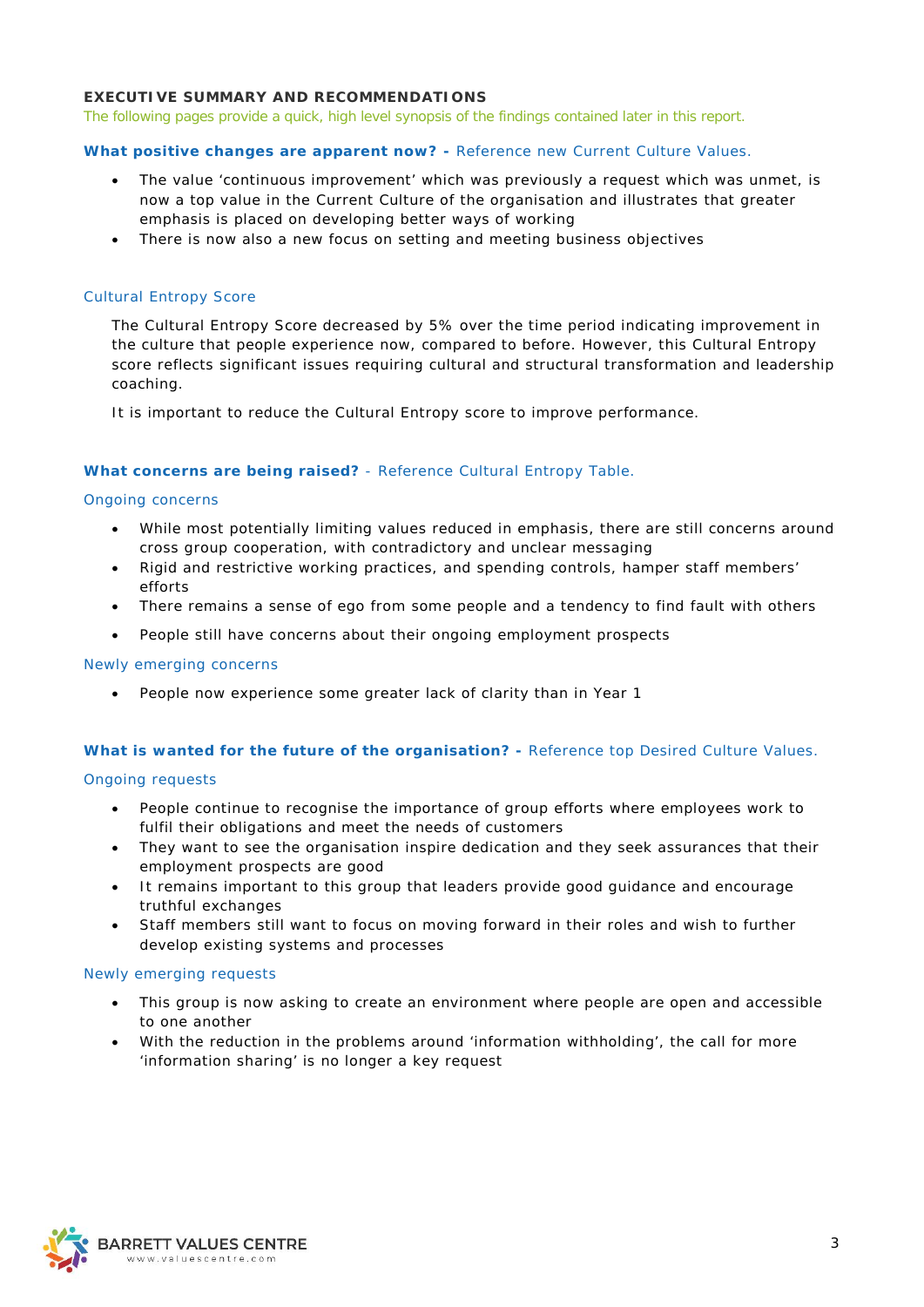## **Additional insights**

- 1. While good progress is being made, there is now only one matching value between the Personal values of this group and those they most experience in the workplace. Note that their personal value of 'commitment' was previously in the Current Culture but is no longer, and yet remains something that people see as important for the organisation. Is there anything that may have provoked this change? Note that Level 5 – Internal Cohesion is now a gap for the organisation and the area where most change is requested and which is of personal significance for employees. Both of the values that appear in the Desired Culture at this level are also personal values: 'commitment' and 'honesty'. How might a greater focus in these areas help support employees in feeling a deeper sense of connection to their work and build a greater sense of team spirit?
- 2. In the Business Needs Scorecard (BNS), all areas of Culture and the area of Evolution see increases. There is a clear call for greater emphasis to be placed on meeting employee needs, by focusing more on employee development and on building a more employeefriendly working environment. In the Cultural Entropy table, there appear to be ongoing concerns around communication and cooperation. In the BNS areas of Trust/ Engagement and Direction/ Communication, the key requests appear to be to encourage employee participation and build a more open working environment. Discuss with participants what is currently hindering this and what they believe the key steps to initiate change might be.

## **Suggestions for implementing change**

- 1. Develop a plan to deliver internal communication around these results. Take time to celebrate successes and new or ongoing strengths. Consider why specific initiatives may have worked well, or why they did not. What lessons can be applied going forward as the organisation undertakes further development initiatives?
- 2. Consider setting up focus groups to gain greater understanding in specific areas, and explore ideas of how to improve for the future. An overview of potential steps can be found in [Get Connected](http://www.valuescentre.com/resources/get-connected/get-connected-book) pages 52-54, or in the following exercise: [From CVA to Action](http://www.valuescentre.com/sites/default/files/uploads/2013-05-07/Get%20Connected%20-FromCVAtoAction.pdf)
- 3. Reflect on how well the culture of the organisation aligns with or supports the business strategy. [Align Strategy & Culture](http://www.valuescentre.com/sites/default/files/uploads/2013-12-31/Get%20Connected-AlignStrategyAndCulture.pdf)
- 4. Review the article [Transforming Culture in Larger Organisations](http://www.valuescentre.com/sites/default/files/uploads/article_transforming_culture_in_larger_organizations.pdf) to gain some practical tips and ideas to help you continue to manage and grow your desired culture.
- 5. People seek more focus around ongoing development and employee participation. Understand what they are asking for in this regard. [Agreeing behaviours connected to](http://www.valuescentre.com/sites/default/files/uploads/2013-05-07/Get%20Connected%20-AI_Appreciative_Inquiry.pdf)  [desired values](http://www.valuescentre.com/sites/default/files/uploads/2013-05-07/Get%20Connected%20-AI_Appreciative_Inquiry.pdf)
- 6. Following these communication exercises, identify key outcomes or processes that the group wants to achieve or improve. Here are some examples of possible next steps:
	- a) What steps can you take to honour the call for more focus on relationships?
	- b) To what degree is the gap at Level 5 a missing need in the organisation? There is an underlying call for more focus here. Find out what participants see as the key priority.
	- c) Are there any unaddressed issues or areas for improvement that remain of concern to the group? Are these issues blind spots in the organisation or areas that are difficult or uncomfortable to explore? The [Elephant in the Room exercise](https://valuescentre.com/sites/default/files/uploads/2013-05-07/Get%20Connected%20-TheElephantInTheRoom.pdf) may help open dialogue.
- 7. There is an ongoing call for change. As you continue your transformation work, how might you help everyone understand the change journey and support them on it? Download the free book, [The Dynamics of Change,](http://www.valuescentre.com/resources/books/dynamics-change) for an overview of things to consider. These exercises also may be helpful: [The Change Curve,](http://www.valuescentre.com/sites/default/files/uploads/dc_exercise_2_the_change_curve.pdf) [Important Questions,](http://www.valuescentre.com/sites/default/files/uploads/2013-05-07/Get%20Connected%20-ImportantQuestions.pdf) and [Force Field Analysis.](http://www.valuescentre.com/sites/default/files/uploads/dc_exercise_5_force_field_analysis.pdf)
- 8. What help might the leaders of the organisation need to understand and address both the tangible and intangible aspects of any planned changes? [Balanced Action Plan](http://www.valuescentre.com/sites/default/files/uploads/dc_exercise_7_balance_action_plan.pdf)

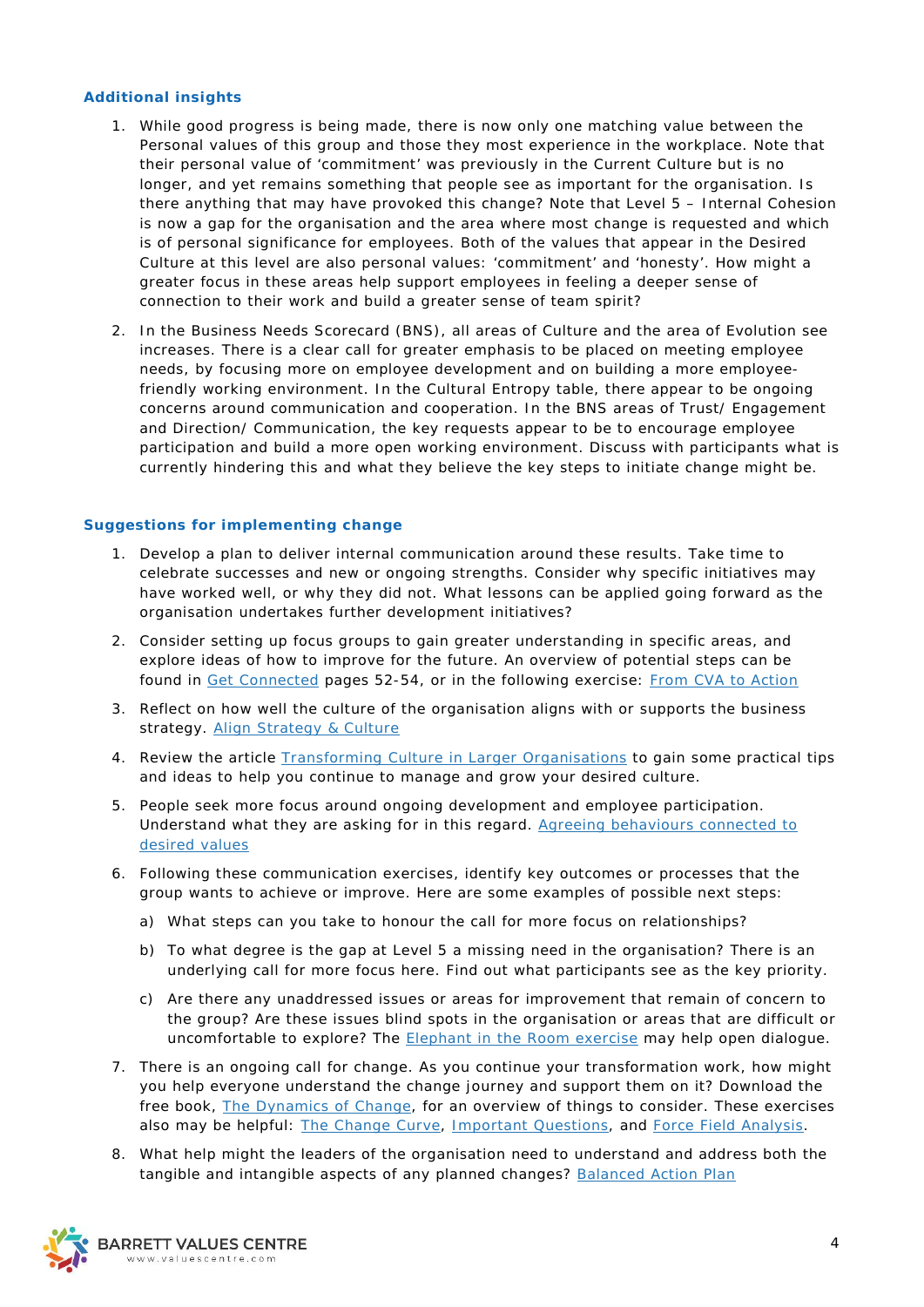9. Consider which values your organisation wants to espouse for the long-term. Then, select a set of 3-4 shared values to which people can connect and demonstrate. Define the meaning and expected behaviours that would support these values. These behaviours can be used for performance measurements to determine whether managers and senior executives are "living the values". Also, determine what would undermine the espoused values. Make the values and behaviours pervasive throughout your organisation by integrating them into employee orientation programs, performance management, promotion criteria, leadership competencies, and succession planning. Note that the following values are Personal Values of these people, as well as values they want in their Desired Culture: **honesty, accountability, commitment**. To what degree might these values support the long-term success of the organisation?

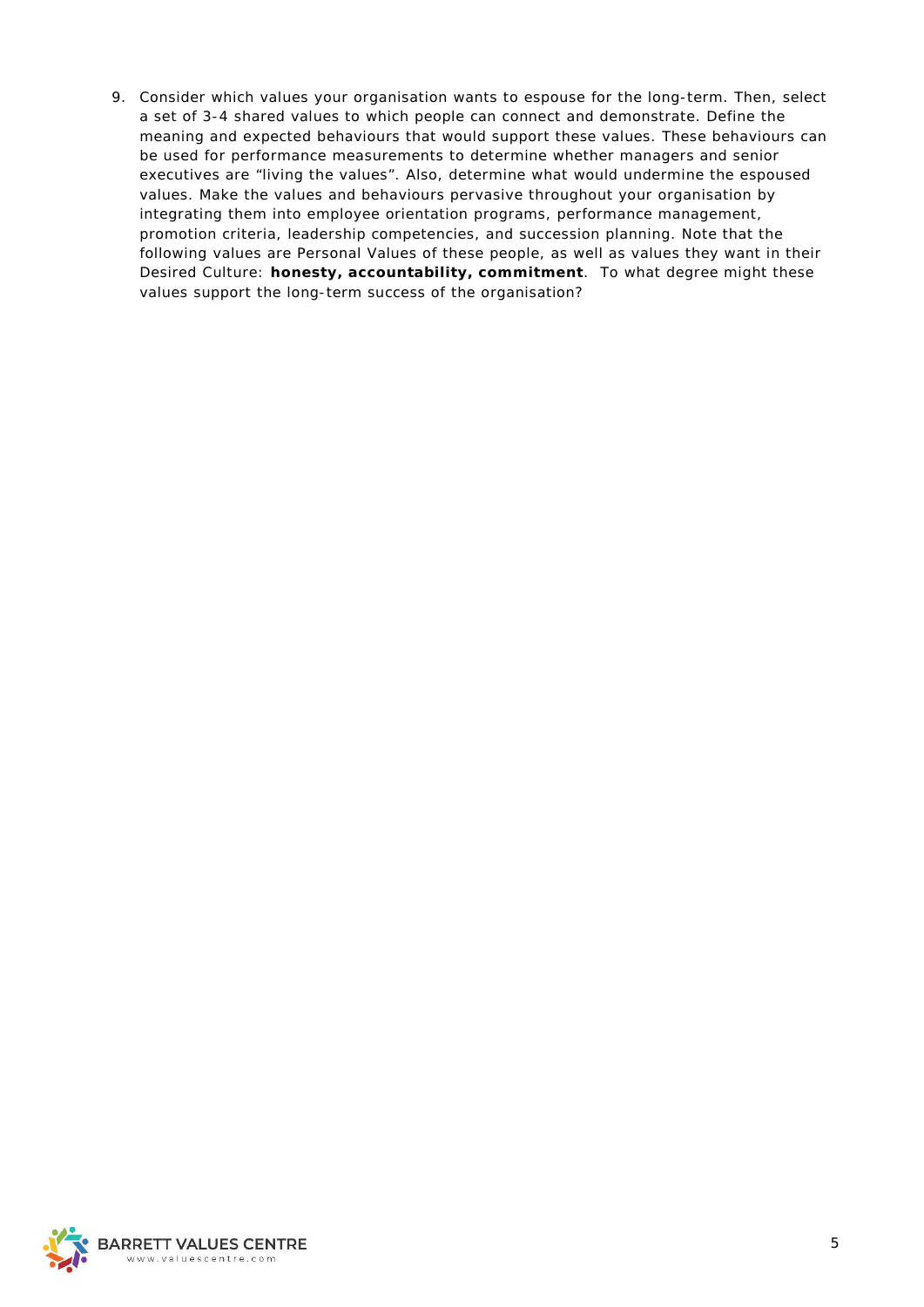# <span id="page-5-0"></span>**SECTION 1: CURRENT CULTURE VALUES**

*An overview of participants' experience of the organisation from one time period to the next.*



|                          | cost reduction (L)          |                        |  |  |  |
|--------------------------|-----------------------------|------------------------|--|--|--|
|                          | customer satisfaction       |                        |  |  |  |
|                          | productivity                |                        |  |  |  |
| <b>Consistent values</b> | accountability              |                        |  |  |  |
|                          | teamwork                    |                        |  |  |  |
|                          | confusion (L)               |                        |  |  |  |
|                          | inconsistent (L)            |                        |  |  |  |
|                          | job insecurity (L)          |                        |  |  |  |
| Values differences       | commitment                  | goals orientation      |  |  |  |
|                          | information withholding (L) | continuous improvement |  |  |  |

**Desired in Year 1, Satisfied in Year 2**

Values Matches Current and Desired values Year 1

## **What similarities are there from Year 1 to Year 2?** – *Refer to consistent values shown above.*

- People continue to work closely together in efforts to raise output and meet customer needs
- They take ownership for their actions but still experience a lack of clear direction and dependability
- There remains a focus on cutting spending and staff members continue to fear for their jobs

#### **What is new for Year 2?** – *Refer to values differences shown above.*

The value of 'information hoarding' no longer appears in the top values, indicating that perhaps people are now more willing to keep one another updated.

One value, which was an unmet request in Year 1, is now experienced in the Current Culture of the organisation. It appears that progress has been made on this value (see value in blue above).

There is now a focus on setting and meeting business objectives, with particular emphasis on developing better ways of working.

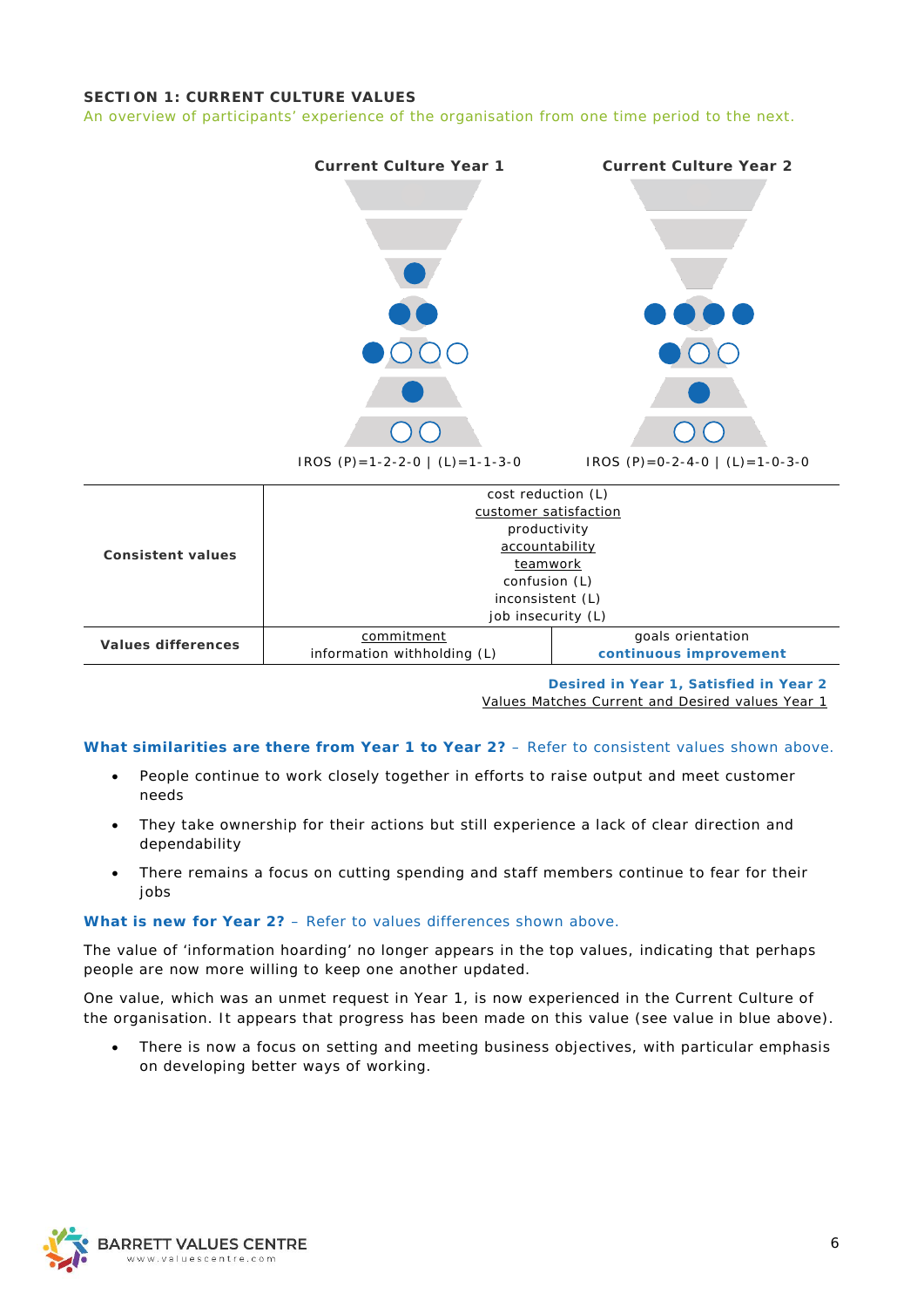# <span id="page-6-0"></span>**SECTION 2: DESIRED CULTURE VALUES**

*An overview of participants' desires for the future of the organisation.* 



**Values Matches Current and Desired Culture Year 2**

## **What similarities are there from Year 1 to Year 2?** – *Refer to consistent values shown above.*

- People continue to recognise the importance of group efforts where employees work to fulfil their obligations and meet the needs of customers
- They want to see the organisation inspire dedication and seek assurances that their employment prospects are good
- It remains important to this group that leaders provide good guidance and encourage truthful exchanges
- Staff members still want to focus on moving forward in their roles and wish to further develop existing systems and processes

**What is new for Year 2?** – *Refer to values differences shown above.*

- This group is now asking to create an environment where people are open and accessible to one another
- With the reduction in the problems around 'information withholding' the call for more 'information sharing' is no longer a key request

#### **Values Matches Year 2** – *Refer to values in bold shown above.*

Four matching values between the Current and Desired Culture in Year 2, where there were previously four, indicates that the group remains on the right track but with ongoing suggestions for change.

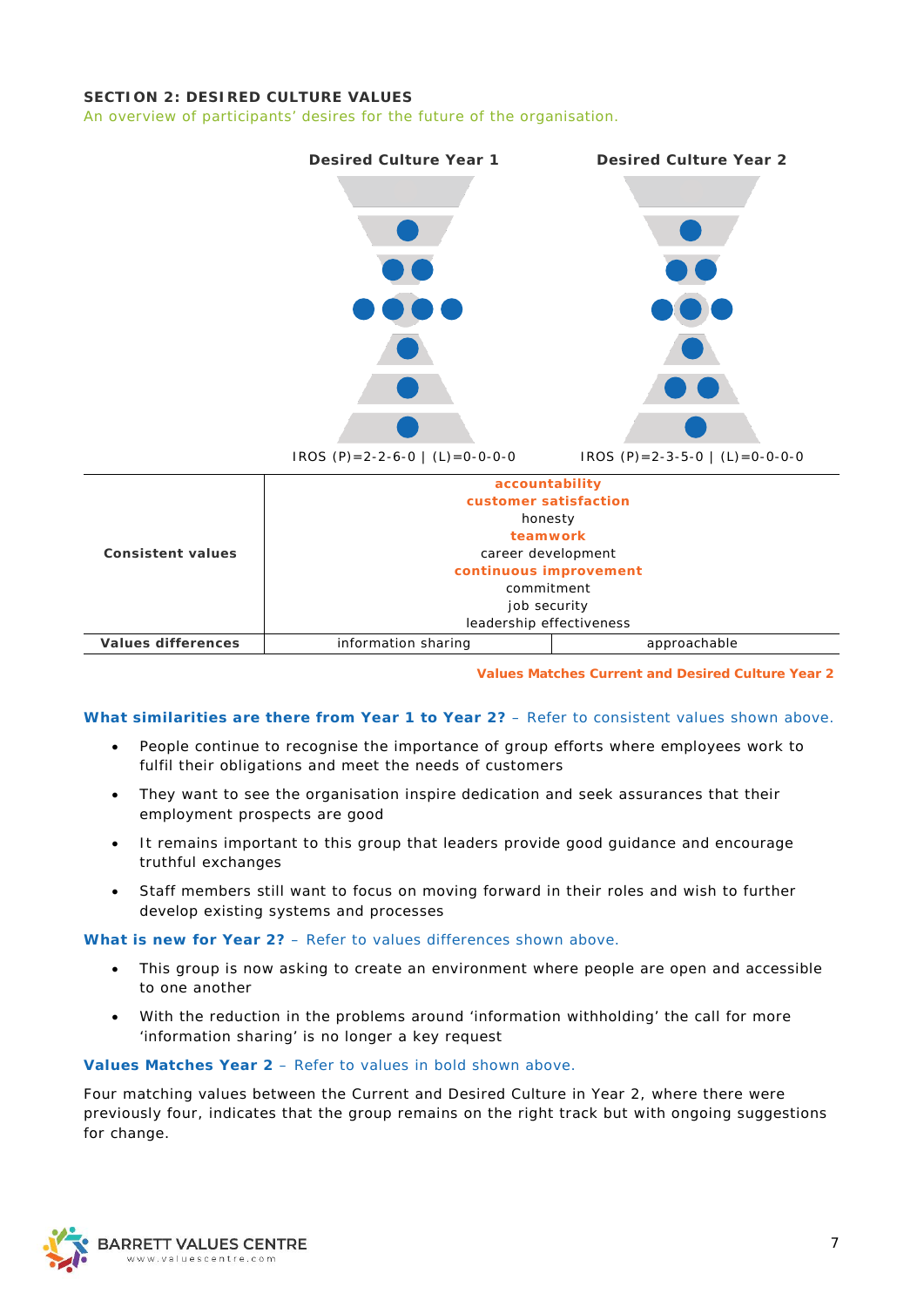# <span id="page-7-0"></span>**SECTION 3: CURRENT CULTURE INDICES**

*A deeper exploration into participants' experience of the organisation from one period to the next.*

**What values are below the surface? –***The top 20 values table allows a deeper view as to what may be influencing the organisational culture. Note, tied votes for values may result in greater or fewer than 20 values being listed.*

|                | <b>Year 1 Current Culture</b>  |                |              | <b>Year 2 Current Culture</b> |                      |                                |                |              |
|----------------|--------------------------------|----------------|--------------|-------------------------------|----------------------|--------------------------------|----------------|--------------|
| Rank           | Value                          | Level          | <b>Votes</b> | Rank                          | <b>Shifts</b>        | Value                          | Level          | <b>Votes</b> |
| 1              | cost reduction (L)             | $\mathbf{1}$   | 32%          | $\mathbf{1}$                  | $\blacktriangle$     | customer satisfaction          | 2              | 32%          |
| $\overline{2}$ | customer satisfaction          | 2              | 28%          | $\overline{2}$                | ▼                    | cost reduction (L)             | $\mathbf{1}$   | 28%          |
| 3              | productivity                   | 3              | 27%          | 3                             | $\blacktriangle$     | teamwork                       | $\overline{4}$ | 27%          |
| 4              | accountability                 | $\overline{4}$ | 27%          | $\overline{4}$                | ▼                    | productivity                   | 3              | 26%          |
| 5              | teamwork                       | $\overline{4}$ | 27%          | 5                             | $\blacktriangle$     | confusion (L)                  | 3              | 26%          |
| 6              | confusion (L)                  | 3              | 25%          | 6                             | ▼                    | accountability                 | $\overline{4}$ | 25%          |
| $\overline{7}$ | inconsistent (L)               | 3              | 25%          | $\overline{7}$                | $\blacktriangle$     | goals orientation              | $\overline{4}$ | 24%          |
| 8              | job insecurity (L)             | $\mathbf{1}$   | 23%          | 8                             | ▼                    | inconsistent (L)               | 3              | 23%          |
| 9              | commitment                     | 5              | 20%          | 9                             | ▼                    | job insecurity (L)             | 1              | 21%          |
| 10             | information<br>withholding (L) | $\mathfrak{Z}$ | 19%          | 10                            | ▲                    | continuous<br>improvement      | 4              | 21%          |
| 11             | honesty                        | 5              | 18%          | 11                            | ▼                    | commitment                     | 5              | 19%          |
| 12             | continuous<br>improvement      | $\overline{4}$ | 18%          | 12                            | ▼                    | information<br>withholding (L) | 3              | 18%          |
| 13             | quality                        | 3              | 17%          | 13                            | $\blacktriangle$     | ethics                         | $\overline{7}$ | 18%          |
| 14             | indecisive (L)                 | $\mathbf{3}$   | 17%          | 14                            | $\blacktriangle$     | black empowerment              | $\overline{4}$ | 17%          |
| 15             | goals orientation              | $\overline{4}$ | 17%          | 15                            | $\blacktriangle$     | brand image                    | 3              | 16%          |
| 16             | arrogance (L)                  | 3              | 16%          | 16                            | $\blacktriangledown$ | honesty                        | 5              | 16%          |
| 17             | over-control (L)               | $\mathbf{1}$   | 16%          | 17                            | $\blacktriangle$     | cost effectiveness             | 3              | 16%          |
| 18             | blame (L)                      | $\overline{2}$ | 16%          | 18                            | $\blacktriangledown$ | quality                        | 3              | 16%          |
| 19             | black empowerment              | $\overline{4}$ | 16%          | 19                            | $\blacktriangledown$ | indecisive (L)                 | 3              | 15%          |
| 20             | achievement                    | 3              | 16%          | 20                            | $\blacktriangle$     | information sharing            | 4              | 15%          |

*Values not among the top 20 values of Year 2 New values appearing in Year 2*

Most of the values which are no longer in the top 20 values in Year 2 are potentially limiting values, indicating positive progress around these areas.

The focus on 'customer satisfaction' is now the top value with the new values appearing this year indicating that people recognise a more principled approach where staff members work to provide value and promote the group's reputation in the market. They also see more emphasis placed on keeping one another informed.

*What positive aspects can be built upon? What concerns may require closer attention?*

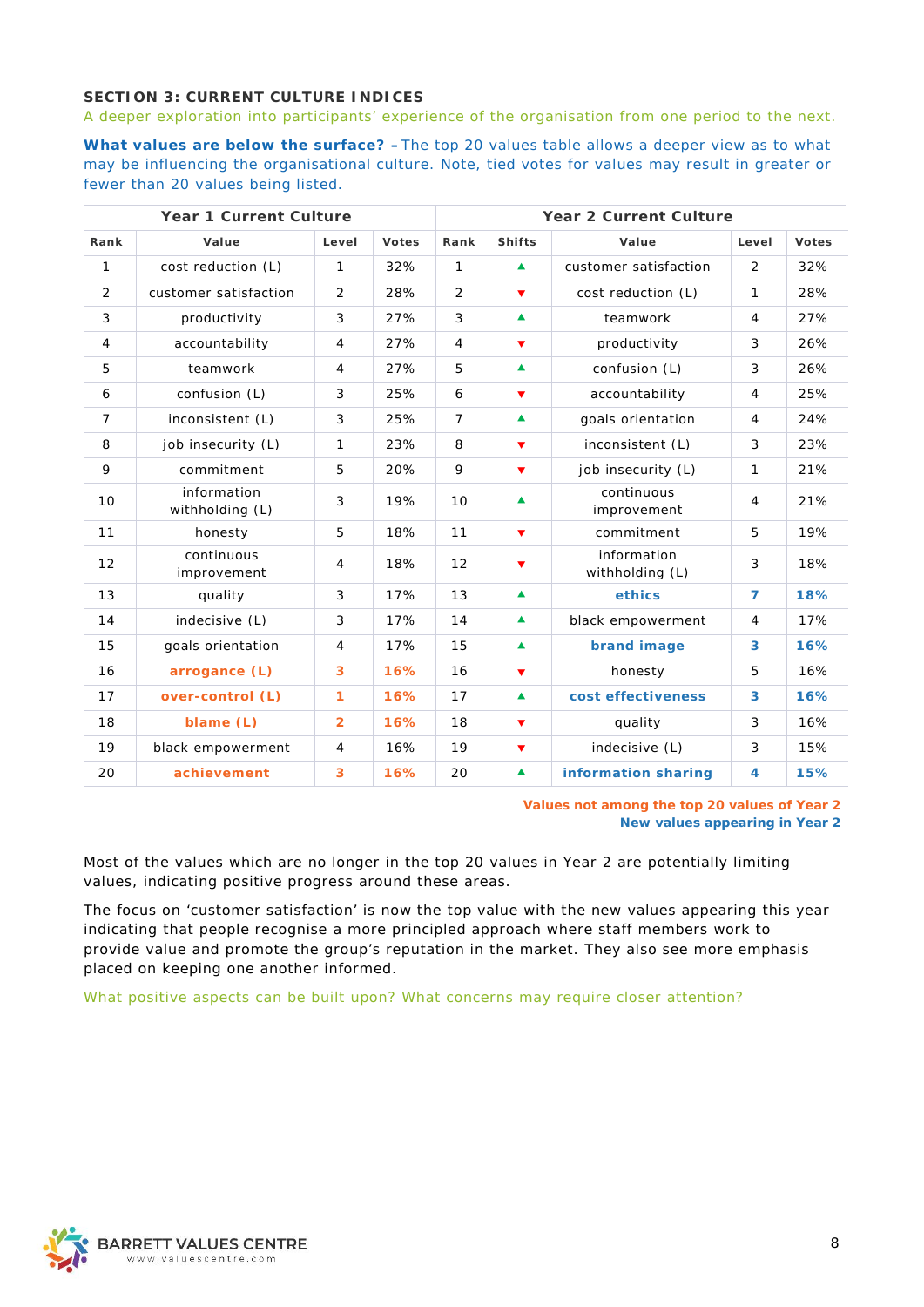**Which areas show increased positive focus?** – *The distribution of all positive values by level clearly shows which levels are of increased importance (see increase from Year 1 to Year 2). The table includes the main values associated with these changes.*



■ Current Culture Year 1 ■ Current Culture Year 2

There has been a positive impact across four of the Seven Levels, indicating some progress in these areas. The most notable change has occurred at Level 3 - Self-esteem, although Level 4 – Transformation remains the area where there is the most positive emphasis. The new values in this area indicate a more forward-looking approach with a desire for business development.

*What might have been the catalyst to spark these positive changes? In areas where there have been particular successes, what have you learned that could be applied elsewhere?*

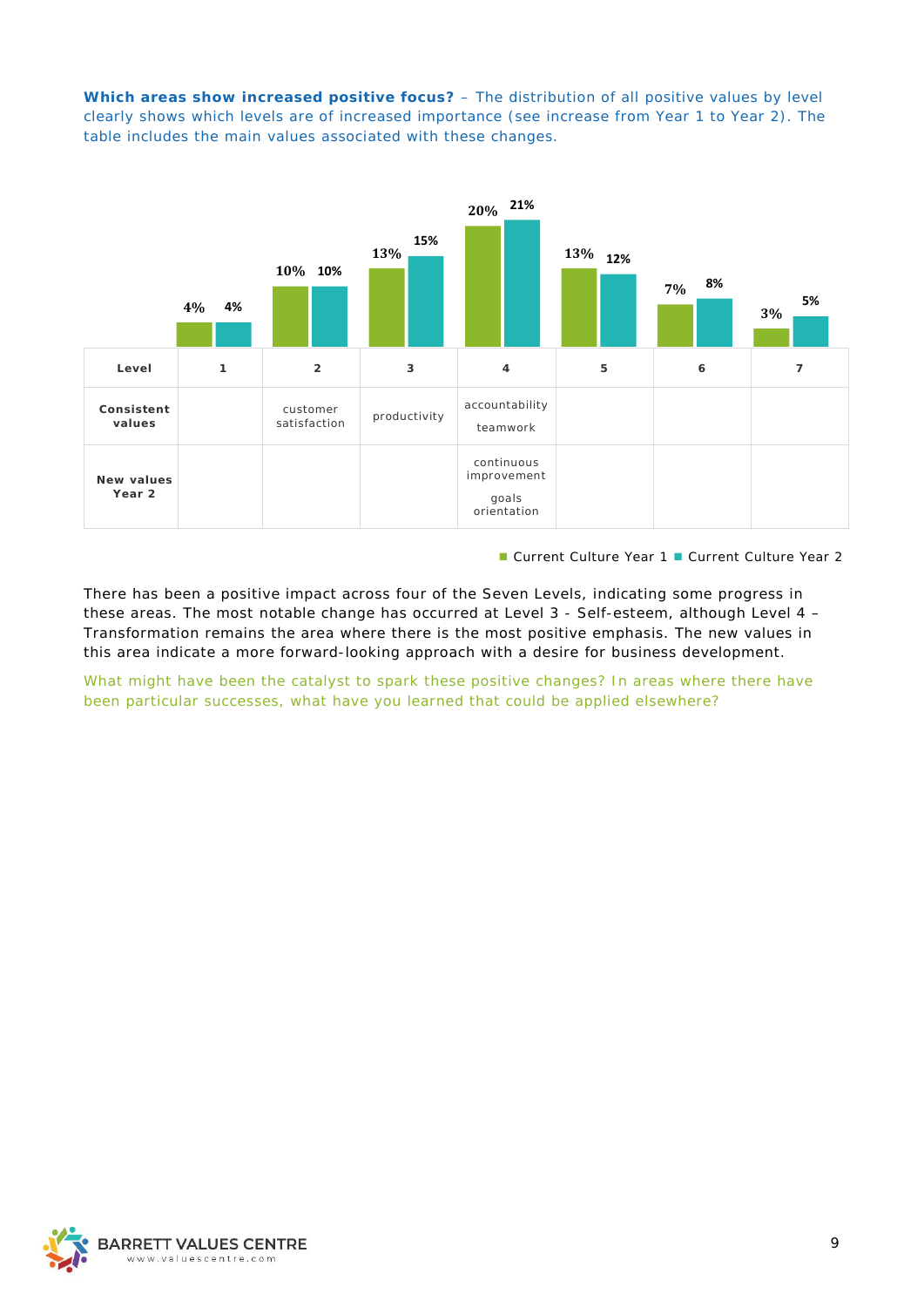| Level          | <b>Cultural Entropy</b><br><b>Comparison by Level</b> | <b>Potentially Limiting Values</b><br><b>Current Culture Year 2</b>                                                                                                                                                                                              | % Votes<br>Year <sub>2</sub>                                          | <b>Difference</b><br>from Year 1                                                                                                                                          |
|----------------|-------------------------------------------------------|------------------------------------------------------------------------------------------------------------------------------------------------------------------------------------------------------------------------------------------------------------------|-----------------------------------------------------------------------|---------------------------------------------------------------------------------------------------------------------------------------------------------------------------|
| 3              | Year 1<br>16%<br>Year 2<br>14%                        | confusion (2990)<br>inconsistent (2700)<br>information withholding (2138)<br>indecisive (1752)<br>arrogance (1534)<br>bureaucracy (1517)<br>silo mentality (1371)<br>change resistance (988)<br>long hours (800)<br>status/ authority (547)<br>entitlement (276) | 26%<br>23%<br>18%<br>15%<br>13%<br>13%<br>12%<br>8%<br>7%<br>5%<br>2% | 1%<br>▲<br>2%<br>▼<br>1%<br>▼<br>2%<br>3%<br>▼<br>2%<br>$\blacktriangledown$<br>$0\%$<br>3%<br>v<br>2%<br>$\blacktriangledown$<br>1%<br>$\blacktriangledown$<br>New Value |
| $\overline{2}$ | Year 1<br>6%<br>Year 2<br>4%                          | blame (1494)<br>empire building (1010)<br>internal competition (931)<br>abusive (897)<br>racial discrimination (737)                                                                                                                                             | 13%<br>9%<br>8%<br>8%<br>6%                                           | 3%<br>$\blacktriangledown$<br>$0\%$<br>0%<br>4%<br>$\blacktriangledown$<br>2%<br>$\blacktriangledown$                                                                     |
| 1              | Year 1<br>8%<br>Year 2<br>7%                          | cost reduction (3240)<br>job insecurity (2495)<br>over-control (1617)<br>short-term focus (1047)                                                                                                                                                                 | 28%<br>21%<br>14%<br>9%                                               | 4%<br>v<br>2%<br>v<br>2%<br>$\blacktriangledown$<br>2%<br>$\blacktriangledown$                                                                                            |
| Total %        | Year 1: 30%<br>Year 2: $25%$                          | This level of Cultural Entropy score reflects significant issues<br>requiring cultural and structural transformation and leadership<br>coaching.                                                                                                                 |                                                                       |                                                                                                                                                                           |

**What are the key changes in dysfunction? –***Note the shifts in Cultural Entropy score per level. Percentages indicate votes for potentially limiting values and provides a measure of progress.*

The percentage of votes for potentially limiting values has reduced by 5% showing good improvement in the culture that people experience now compared to the previous time period. The Cultural Entropy percentage has reduced across all three levels, with most progress made in areas relating to Level 2 and Level 3: interpersonal connections and operational performance.

**What improvements have been made?** – *Refer to values that now receive reduced attention.* 

• Nearly all potentially limiting values have reduced in emphasis with the overall theme indicating more flexibility and better management, where attitudes are more supportive and less undermining than in the previous year

**What problems persist or show deterioration?** – *Refer to new values or increased percentages between time periods.*

• People now experience slightly more lack of clarity than in Year 1

*What actions or initiatives might have influenced positive change? What have you learned that could be applied elsewhere? What new issues, if any, may need additional focus moving forward?*

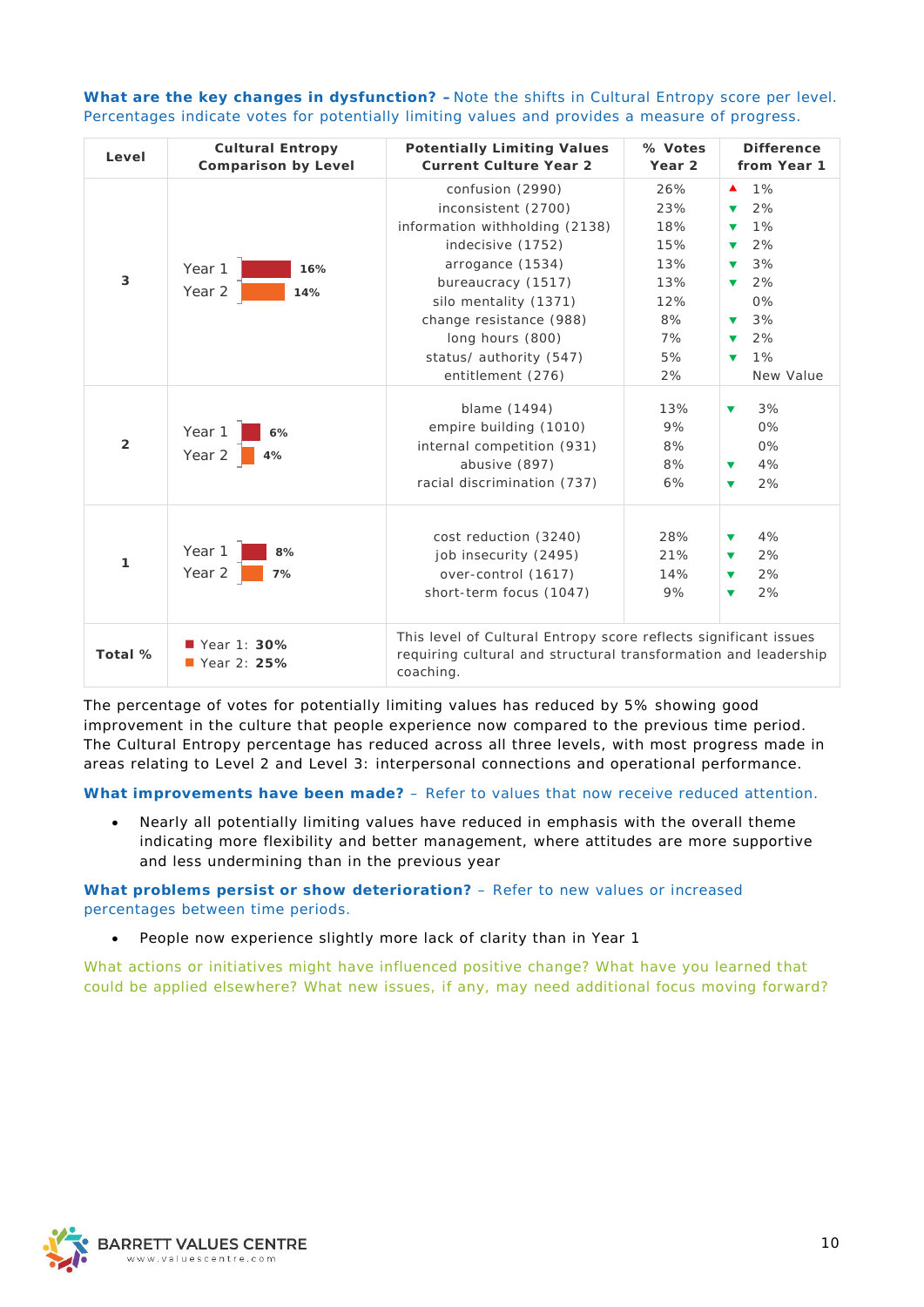# <span id="page-10-0"></span>**SECTION 4: DESIRED CULTURE INDICES**

*An exploration of participants' current priorities and values shifts from the previous time period.* 

**What additional requests are emerging? –** *The table below shows which values received the greatest increase in votes from Current to Desired Culture in each time period. More people want to experience these values in the culture; the organisation can build engagement in these areas.*

| Value                                  | Year 1 Jump | Year 2 Jump | DC Year 1    | DC Year 2 |
|----------------------------------------|-------------|-------------|--------------|-----------|
| accountability                         | 24%         | 25%         | $\checkmark$ |           |
| career development                     | 21%         | 18%         |              |           |
| honesty                                | 26%         | 18%         | $\checkmark$ |           |
| job security                           | 19%         | 17%         |              |           |
| leadership effectiveness               | 16%         | 16%         | $\checkmark$ |           |
| employee recognition                   | 13%         | 12%         |              |           |
| employee satisfaction                  | 12%         | 12%         |              |           |
| open communication                     | 11%         | 10%         |              |           |
| coaching/ mentoring                    | 10%         | 10%         |              |           |
| continuous learning and<br>development | 10%         | 9%          |              |           |

# **Underlying shifts in focus that may be worthy of additional attention**

- People continue to look for more enjoyment from their work, with particular requests for their contributions to be appreciated and for opportunities to improve and learn from others
- They also see the need for two-way exchanges to be encouraged

Some values which were top jumps in Year 1 have lessened in focus, and some no longer appear among values jumps in Year 2. Shifts here may reflect positive changes, where the values are now more apparent in the culture or are of lessening importance for the organisation moving forward.

*Review the new, rising requests and those values which continue to receive the biggest shifts in votes. To what extent do these values support, or more fully inform, the values themes that are emerging in the Desired Culture? Consider discussing with staff members the reason why these values are appearing or why they remain of such importance.*

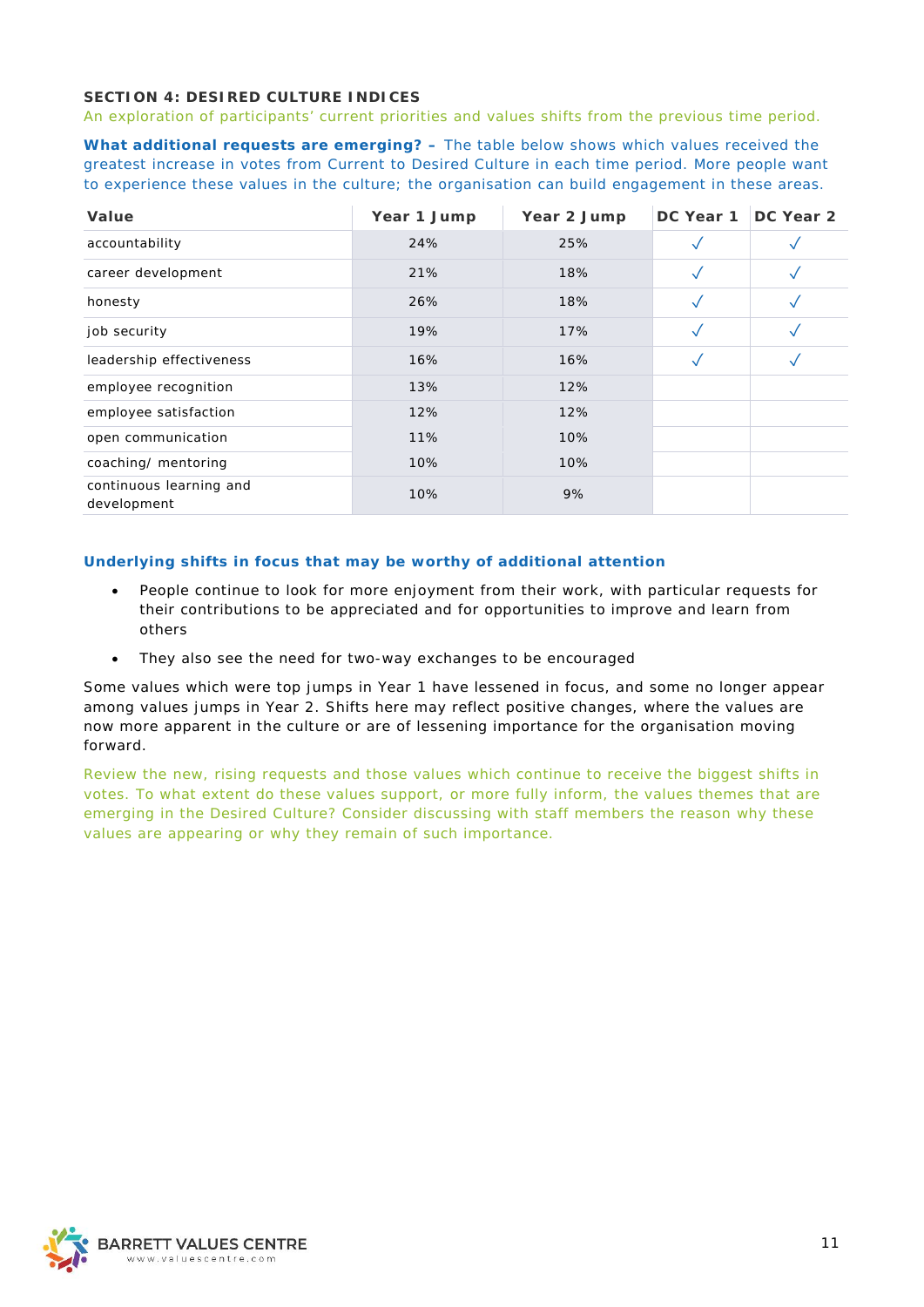**Which areas are of rising importance?** – *The distribution of all positive values by level clearly shows where more focus is being requested and how the levels align to them personally. The table includes the main values associated with the rising requests.*



■ Desired Culture Year 1 ■ Personal Values Year 2 ■ Current Culture Year 2 ■ Desired Culture Year 2

**Black bold** *indicates repeating requests that remain unsatisfied.* **Blue bold** *shows prior requests that now appear in the Current Culture.*

The value shown in blue above was an aspiration in Year 1, which has successfully been incorporated into the culture of the organisation in Year 2.

The four values shown in black bold above remain ongoing, unsatisfied requests by this group from Year 1 to Year 2.

The biggest shift from Current to Desired Culture is at Level 5 - Internal Cohesion. The top values and jumps at this level indicate a desire to engender a greater sense of dedication and encourage more truthful exchanges. Note, that this is also the area which is of greatest significance to this group on a personal level.

*What do you see as the call for action from the group, and how might the values included in this table help address any challenges?*

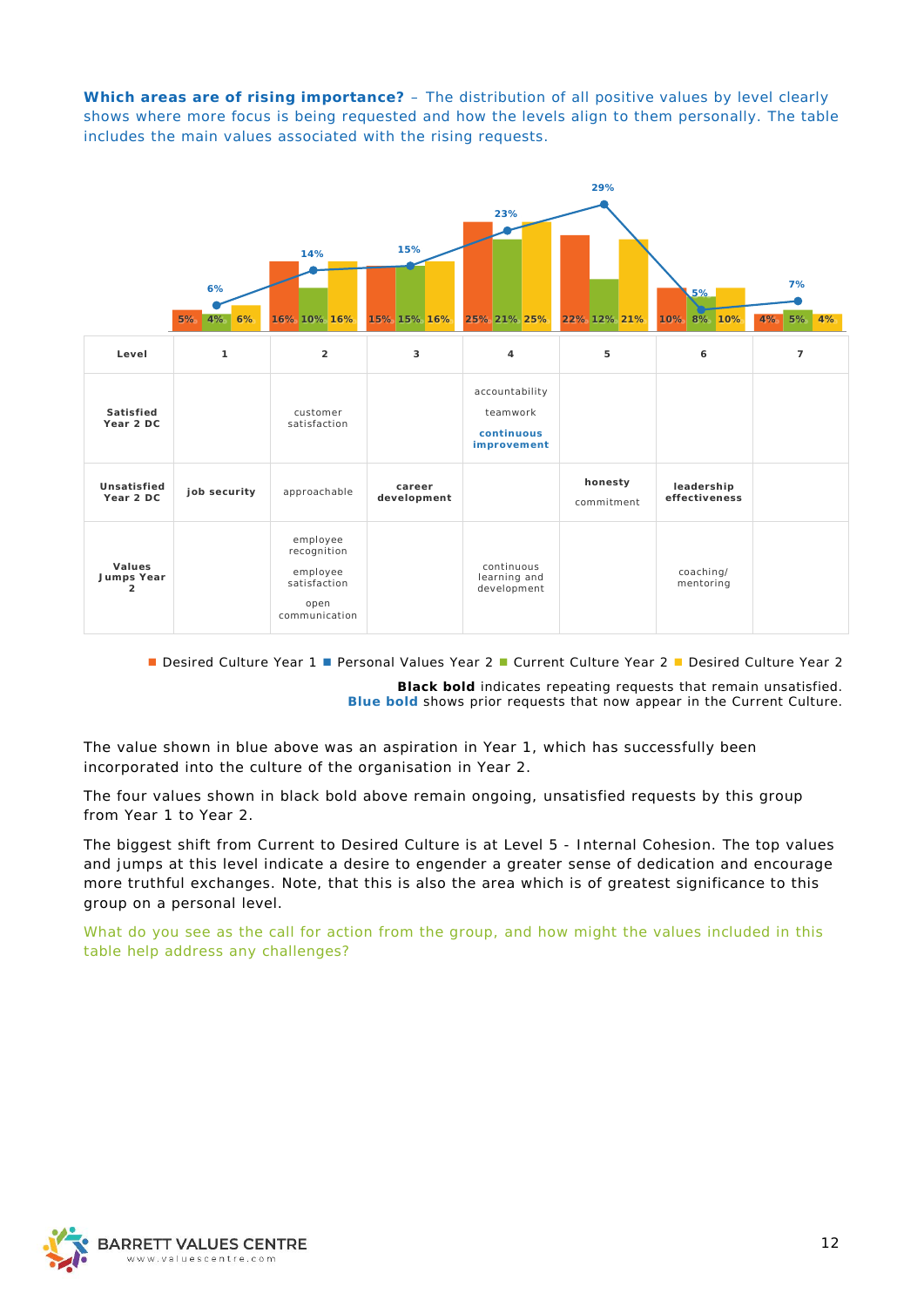**Where do participants see a need for strategic shifts? –** *The top Current and Desired values are mapped to six key business indicators that can help inform and guide strategy.*





|                                                   |                       | <b>External</b>                                                                                                |                                        |                                                                     |                                                        | Culture                                                                            |                                                                                                                        |                                         |                                        |
|---------------------------------------------------|-----------------------|----------------------------------------------------------------------------------------------------------------|----------------------------------------|---------------------------------------------------------------------|--------------------------------------------------------|------------------------------------------------------------------------------------|------------------------------------------------------------------------------------------------------------------------|-----------------------------------------|----------------------------------------|
|                                                   | <b>Finance</b>        | <b>Fitness</b>                                                                                                 | <b>Stakeholder</b><br><b>Relations</b> |                                                                     | <b>Evolution</b>                                       | Trust/<br>Engagement                                                               | Direction/<br><b>Communication</b>                                                                                     | <b>Supportive</b><br><b>Environment</b> | <b>Societal</b><br><b>Contribution</b> |
| <b>Desired</b><br><b>Culture</b><br><b>Values</b> |                       | leadership<br>effectiveness                                                                                    | customer<br>satisfaction               | career<br>development<br>continuous<br>improvement                  | accountability<br>commitment<br>teamwork               | honesty                                                                            | approachable<br>job security                                                                                           |                                         |                                        |
| <b>Values</b><br><b>Jumps</b>                     |                       |                                                                                                                |                                        | coaching/<br>mentoring<br>continuous<br>learning and<br>development |                                                        | open<br>communication                                                              | employee<br>recognition<br>employee<br>satisfaction                                                                    |                                         |                                        |
| <b>Potentially</b><br>Limiting<br><b>Values</b>   | cost reduction<br>(L) | bureaucracy (L)<br>empire building<br>(L)<br>inconsistent (L)<br>internal<br>competition (L)<br>long hours (L) |                                        | change<br>resistance (L)<br>short-term<br>focus $(L)$               | blame (L)<br>over-control (L)<br>silo mentality<br>(L) | arrogance (L)<br>confusion (L)<br>indecisive (L)<br>information<br>withholding (L) | abusive (L)<br>entitlement (L)<br>job insecurity<br>(L)<br>racial<br>discrimination<br>(L)<br>status/<br>authority (L) |                                         |                                        |

■ Current Culture Year 2 ■ Current Culture Entropy Year 2 ■ Desired Culture Year 2

**Black bold** *indicates repeating requests that remain unsatisfied.* **Blue bold** *shows prior requests that now appear in the Current Culture.*

There is more positive emphasis in the area of Evolution and in the Culture area of Direction/ Communication than in Year 1, although these remain areas where people still believe there is more to be done. Participants seek more focus on people development and creating a more open working environment.

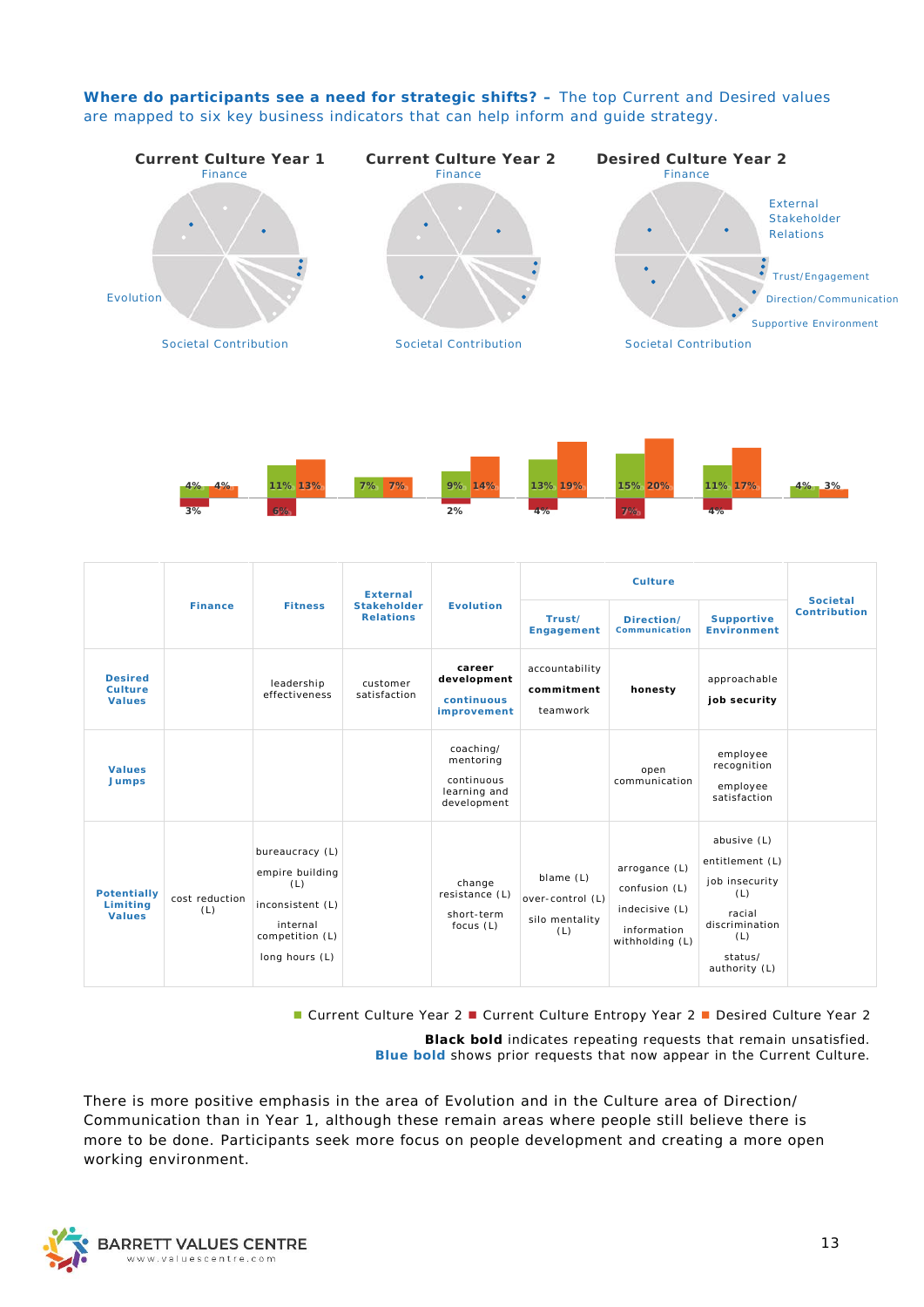Participants see that new emphasis is mostly needed in the areas of Culture: Trust Engagement and Culture: Supportive Environment. Specifically, people are asking for a more participative, employee-friendly focus in the workplace.

Note the gaps in the areas of Finance and Societal Contribution for both Current and Desired top values. These values may seem of lesser significance to people right now because they are already addressed in the organisational culture, or because they are blind spots for the group.

*What areas may require focus to promote the group's overall business success? Where a high Cultural Entropy percentage is seen, consider what may be undermining the group's ability to reach its full potential. Look at requested changes and how they align with, or support, the strategic plans of the business. Refer to the values table to help address concerns or requests.*